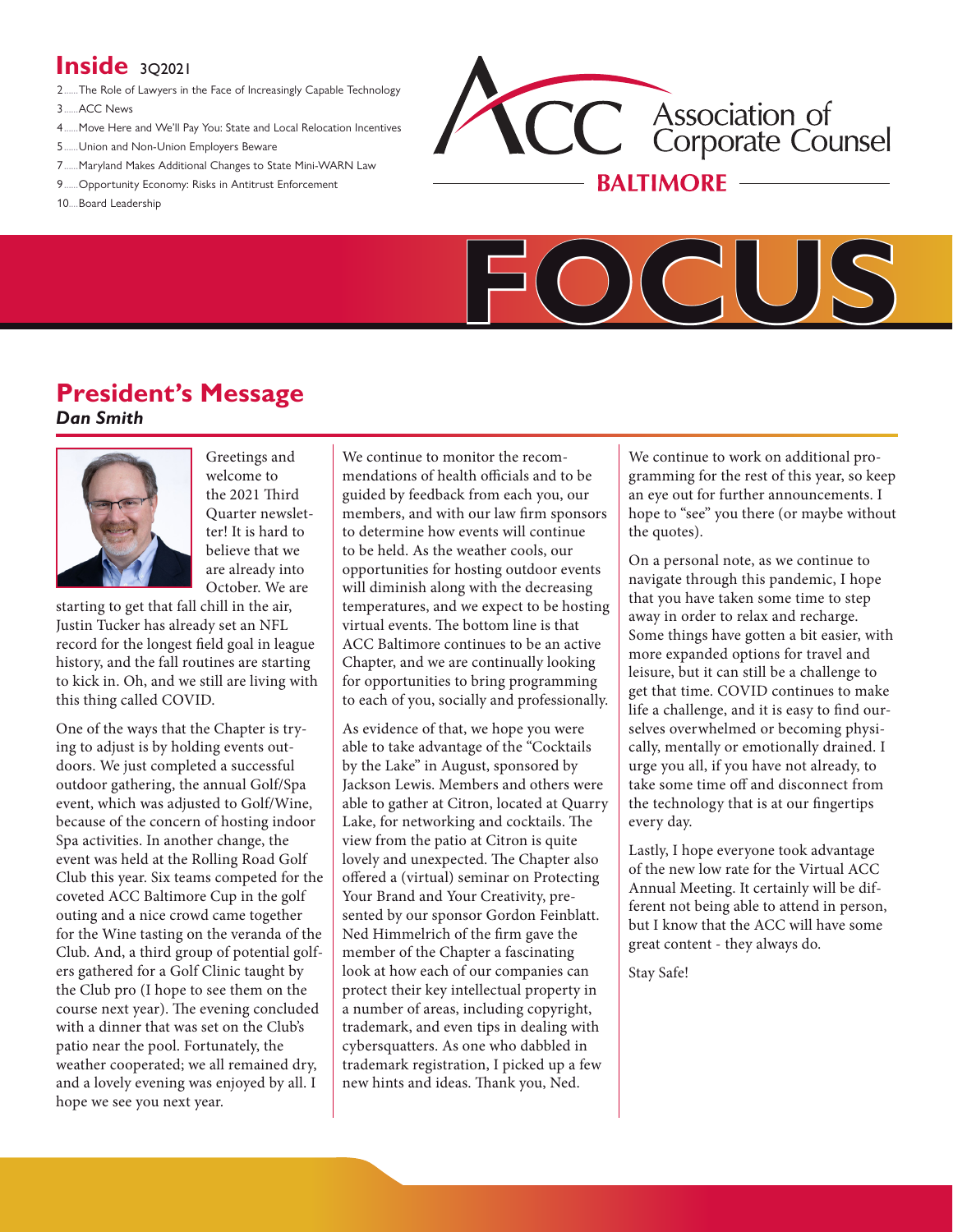## **The Role of Lawyers in the Face of Increasingly Capable Technology** *By David Field, Canon Australia, Chief Legal Counsel and Director, People & Finance*

It is something of a tired cliché these days to talk of the threat of artificial intelligence (AI) replacing lawyers. There are already substantial places where increasingly intelligent technology is performing tasks that lawyers used to perform, and we should expect technology to make increasingly aggressive inroads into the practice of law in upcoming decades.

No sensible lawyer should resist this trend, and in fact, the true challenge for lawyers lies in achieving a type of collaboration with technology. Lawyers need to use technology to rapidly and efficiently solve high-volume or routine issues, freeing themselves to apply their uniquely human skills to deliver more value for clients and the community.

So, what are these uniquely human skills, and how should we be looking to deliver more value with them? I'm being told I need to collaborate — what's my contribution to the collaboration?

In this discussion, I have been somewhat undisciplined in relation to how I use terms like "artificial intelligence." A common definition of artificial intelligence relates to the use of technological systems to perform tasks normally associated with human intelligence. The definition is fuzzy and slightly circular, but the linkage back to "normally associated with humans" is very well suited to the present discussion. We're talking about technology that does things we (or people like us) used to do.

The impact of technology on the practice of law could be described as disruptive. Many established businesses seem to fear disruption and treat it as something to be avoided, as though disruption were something random and calamitous, like an asteroid collision striking the earth.

But the reality is that, at its heart, if your business is disrupted it means that someone else has found a better or cheaper way to add more value to your customers. If you want to avoid being disrupted, either as a business or in your professional career, you should be focused on delivering as much value as possible and should keenly embrace any tool or technology that allows you to achieve this.

Much of the traditional role of lawyers has been intermediating complex information and processes for clients. The average layperson lacks the time and training to research the law themselves or execute complex processes such as a sale of business. Lawyers are trained where to look for the law and how to understand it when they find it; and have training and experience in navigating complex legal processes.

Without wanting to be disrespectful, much of the routine practice of law for the average consumer of legal services can boil down to the skillful, neat, and efficient execution of administrative processes. When seen in this way, technology can facilitate equal access to law.

Legal knowledge, processes, and logic flows can be captured in technological systems that guide laypeople through the options available to them and the key decisions they need to make, making legal advice accessible without the need for an expensive professional human to dedicate their time. From a public policy perspective, and provided quality control concerns can be met, more people having greater access to the law at lower cost must be a good thing, and lawyers should be embracing it.

A perpetual dilemma for industries and enterprises faced with threatened disruption is the need for cannibalism of legacy revenues. Many would be familiar with the story that Kodak invented the digital camera in the 1970s but didn't invest in further developing it because it was incompatible with their lucrative film businesses.

The rest is history, to the point where a "Kodak moment" has become synonymous with an incumbent missing the opportunity to pivot into a new opportunity, therefore dooming themselves

to irrelevance. Any lawyer who resists opportunities to use technology to deliver more value to clients is courting their own "Kodak moment."

So, if lawyers increasingly delegate lower-order tasks to technology in order to deliver better value for their clients, where should they be looking to offer unique human value-add? I propose the following (non-exhaustive) starting list of higher-order skills that lawyers should be looking to deploy for clients:

- **•** Insights and opportunities
- **•** Judgment/wisdom
- **•** Values
- **•** Empathy

## **Insights and opportunities**

If you asked clients to describe what they expect from their lawyers, I doubt many would offer the words "insight" and "opportunity." However, it is one of the easiest ways to add profound value to a client and establish yourself as a trusted adviser. In the process of performing more traditional legal functions, lawyers often have an opportunity to see the client's business or affairs from a perspective that the client themselves rarely sees.

Where the lawyer is working on disputes, they will be able to see repeat issues or root-causes of problems that are causing unwanted expense, distraction, and customer dissatisfaction. Where the lawyer is working on customer contracts, they will be able to see repeat issues that are triggering customer objections, slowing sales, or causing mismanaged customer expectations. A good human lawyer is on the look-out for these sorts of insights to help their client improve.

Similarly, through being a repeat-player on some of the most challenging parts of clients' lives, lawyers are often in the boxseat to identify opportunities to generate value for clients. A key example that comes to mind is the role that the Disney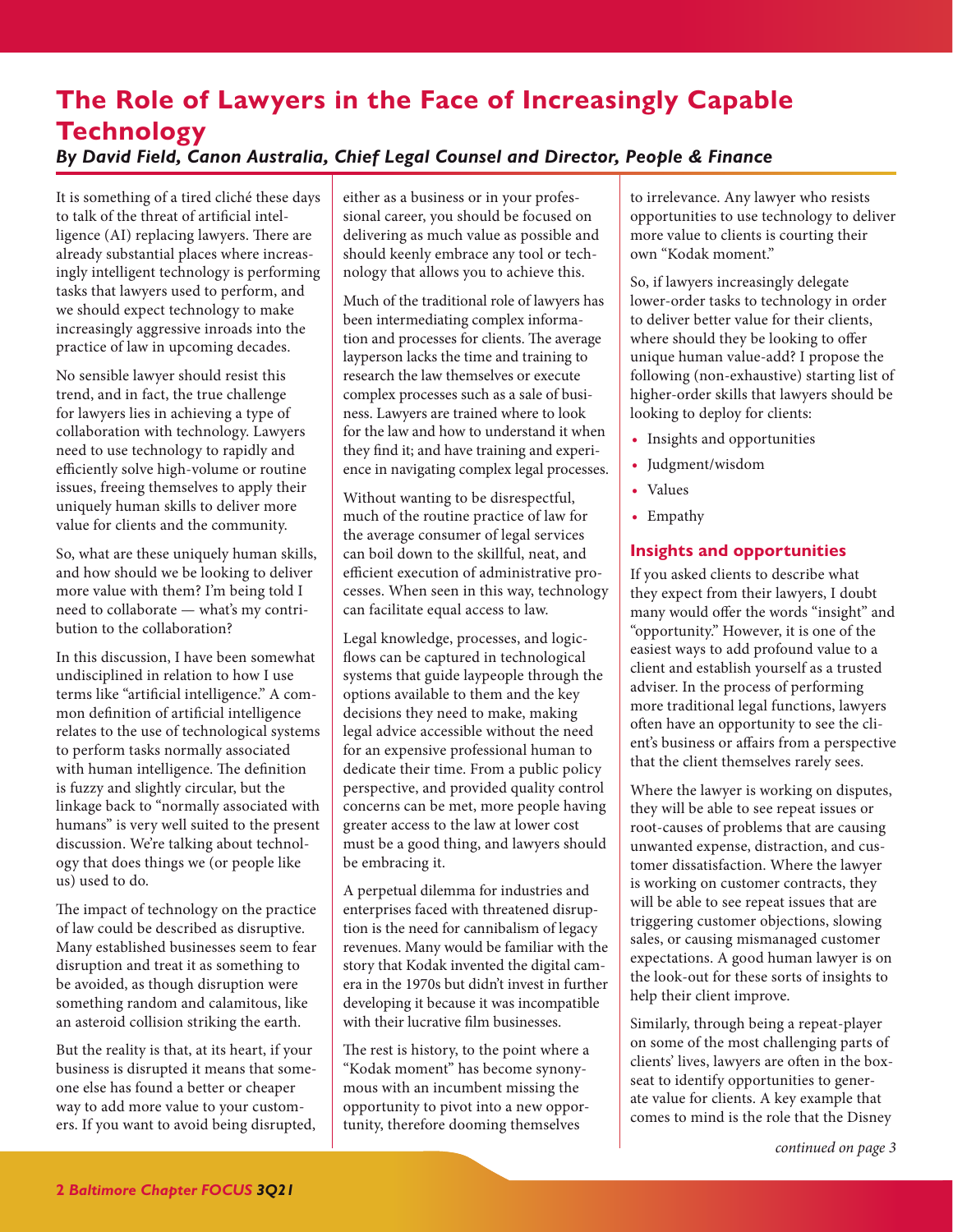legal team played in recent decades in their IP protection strategy.

Disney is faced with the progressive expiry of copyright in large swathes of its catalogue, starting with the iconic Steamboat Willie, which brought Mickey Mouse to the world, and becomes public domain from 2024. The Disney legal team has been able to pivot the focus of IP protection from copyright into trademarks, extending the useful life of the catalogue.

## **Judgment/wisdom**

Perhaps not surprisingly for a higherorder human skill, I struggle to precisely define judgment and wisdom. I think the relevant sense in which I am using it here is the ability to go beyond data to a synthesis of complex environmental factors that shape or constrain the courses of action that are genuinely available.

By way of example, in a large corporation dealing with consumers, it is essential that any proposed course of action is judged against a social media or talk-back radio test. The company's contractual rights may be perfectly clear, but if enforcement of those rights would be judged harshly by a substantial community when reported or discussed on Facebook, Twitter, or talkback radio, then any quality legal advice on the subject should reflect this.

### **Values**

In a similar vein, recent regulatory developments such as the Hayne Royal Commission and the Bergin Inquiry into Crown Casinos here in Australia, have shown that poor corporate values can result in serious adverse commercial outcomes, and highlighted that anyone responsible for brand, reputation, and risk in a company should be keenly interested in the corporation's values, and the mechanisms for ensuring actions are aligned with those values.

Among many other excellent reasons for having strong values, alignment between a company's actions and its stated values will be a critical factor in determining the degree of trust placed in the company by customers, partners, regulators, and the broader community. As with the social media or talk-back radio test, there will be courses of action that are legally available that simply do not align with the company's values. Legal advice that does not flag important values issues is inadequate legal advice.

### **Empathy**

Intertwined with the last two skills is empathy — the ability to understand the thoughts and feelings of another human. I am aware of research on areas such as robotic interpretation of body language, and that humans are often nowhere near as good at reading another human's emotions as they would like to think. However, I would assert that it's impossible to provide quality legal advice in complex situations without empathy.

Ideally, to provide quality legal advice in complex situations you need to be able to understand as much as you can of the circumstances, aspirations, values, risk appetite, and concerns of your client in order to provide the legal advice that they need. Obviously not all issues justify that — the answer to some simple questions may be black and white, and some problems simply don't justify the additional legal effort. But in complex situations involving competing considerations and a degree of risk, the legal solution must be responsive to the needs of the individual client sitting in front of you.

Ultimately, law is a human system. Yes, the practice of law involves data and logic-flows in ways that may not have been apparent to our legal forebears, but ultimately legal systems add the most value when they serve humans. Across the economy there is strong market demand for people with the skills, awareness, and passion to make systems work better for humans, and I personally believe the legal profession will not be an exception. I know what I'm going to be trying to contribute to this collaboration.

## **ACC News**

### **2021 ACC Virtual Annual Meeting: October 19-21**

It's here! The 2021 ACC Annual Meeting program is ready and it's jam-packed with valuable substantive and careerfocused content you don't want to miss. Check it out!

#### **ACC In-house Counsel Certi!cation Program: November 1-11**

The In-house Counsel Certification Program covers the core competencies identified as critical to an in-house career. This virtual training is a combination of self-paced online modules and live virtual workshops. The workshops will be conducted over a two-week period, four days a week for three hours each day.

## **2021 ACC Securities Law Disclosure: November 3-5**

#### New York, NY

Join the conversation in the room where it happens! Amp up your securities law skills at this one of a kind executive level seminar where we will teach you everything you need to know to participate in those C-suite discussions.

#### **ACC Data Steward Program**

Law firms are holding some of your company's most sensitive data but are you certain that it is secure? The Data Steward Program – Single Client Option – allows you to gain assurance that your law firms are secure, while the DSP Program does all the work. Learn more.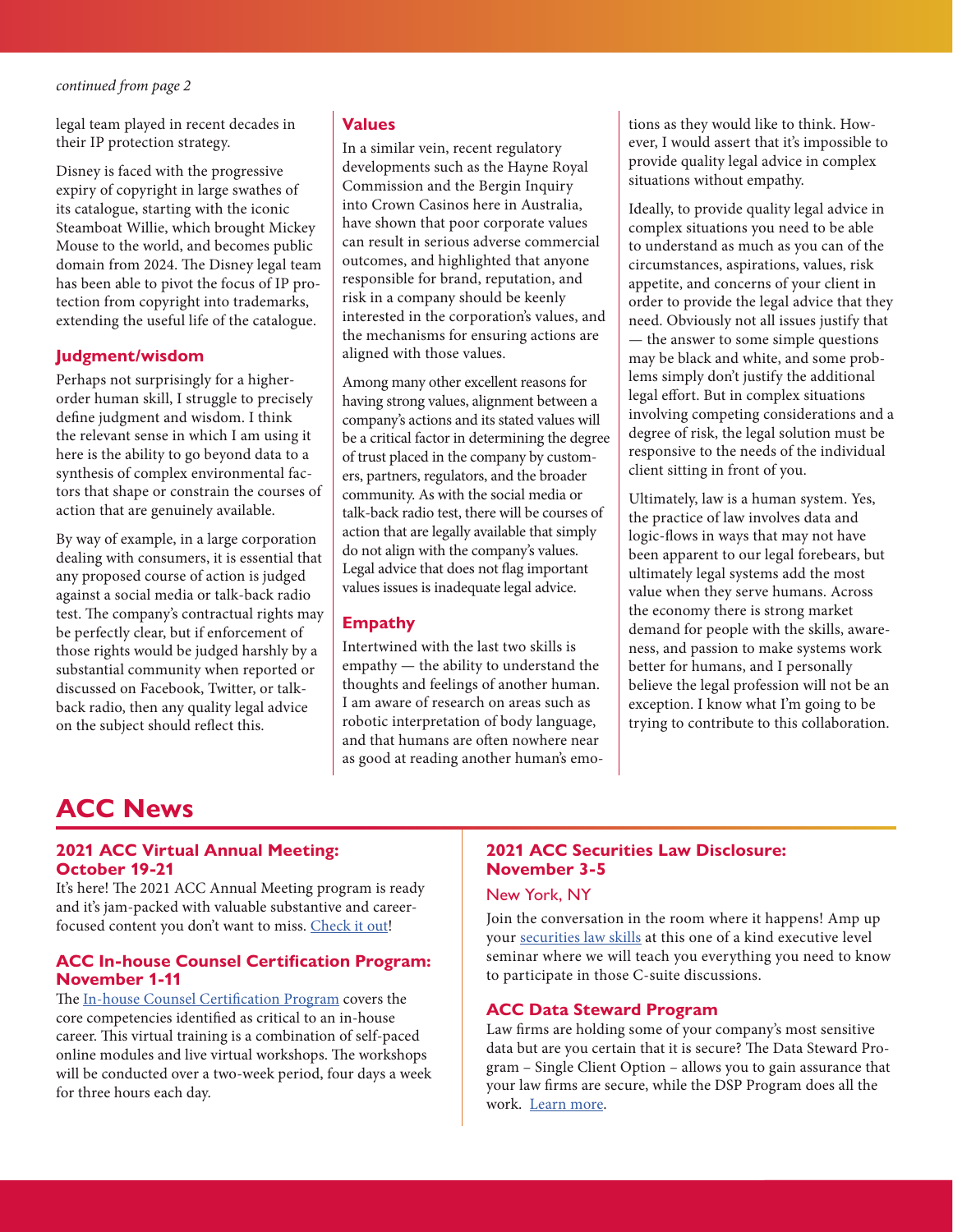## **Move Here and We'll Pay You: State and Local Relocation Incentives** *By Nicole Lacoste Folks, Gordon Feinblatt LLC*

States have long used economic development incentives, such as tax abatements, grants and training programs, to encourage certain businesses to relocate there or keep their operations inside state lines. Now, states and municipalities are using more individualized economic incentives to entice remote workers to relocate to their small towns and urban areas on either a short-term or permanent basis.

In Alaska, paying residents to live there is not new. In 1982, the state legislature authorized annual dividend payments to all sixmonth state residents with the first payment totaling \$1,000 per person. In 1988, Alaska established its Permanent Fund Dividend Division, funded by the state's oil revenue, and tweaked its program requirements after a couple state court rulings. The residency requirement was changed to one calendar year and dividend recipients had to demonstrate proof of residency or an intent to establish residency in Alaska. The dividend amount fluctuates depending on the annual oil revenue the state receives. In 2019, the dividend was \$1,606; in 2020, the amount was \$992. Since the program was established, the highest annual dividend paid was \$2,069 in 2008 and the lowest, \$331.29 in 1983.

The Vermont legislature recently enacted two incentive programs to help increase its population and address the aging workforce available to Vermont employers. The New Remote Worker Grant incentivizes remote workers to move to Vermont while they continue to work for an out-of-state employer with a one-time maximum award of \$7,500 based on qualifying relocation expenses. This program will become available in early 2022. The New Relocating Worker Grant provides a one-time maximum award of \$7,500 based on qualifying relocation expenses to an individual relocating to Vermont on or after July 1, 2021, who's working a full-time job identified by the state Department of Labor as having the most available openings. These jobs include secondary school teachers and substitute teachers, farm and ranch workers, carpenters, registered nurses, and hospitality sector positions, such as bartenders, cashiers, hostesses, cooks and dishwashers. Both

programs disburse funds on a reimbursement basis after the individual relocates to Vermont; funds are available on a firstcome, first-served basis.

West Virginia is combining its Ascend WV Program with its great outdoors to attract new residents. The state will pay new residents \$12,000 to move to Morgantown, Lewisburg or Shepherdstown. If the new resident resides in the state for a second year, the state will pay an additional \$2,000 incentive. Eligible recipients must be able to work remotely for a business outside of West Virginia or must be self-employed with an out-of-state business that can be managed remotely, if necessary. Free local co-working office space is also provided. To capitalize on the state's natural beauty, the Ascend WV Program also offers participants access to free gear rentals through West Virginia University's "gear library," including kayaks, bikes, climbing gear and other equipment. To help acquaint new residents with West Virginia's various landmarks, program participants are offered a complimentary pass on the Country Roads tour.

Local municipalities are also offering their own incentive programs. Topeka, KS, and Shawnee County have their Choose Topeka program to attract new residents working for a local employer or working remotely. The program offers on-site program participants \$10,000 toward residential rental payments or \$15,000 toward the purchase of a house. Remote workers can receive up to \$5,000 toward residential rental payments or up to \$10,000 toward the purchase of a house. Under the program, on-site participants must confirm that their local employer is participating in the Choose Topeka program and remote worker participants must work for an employer outside of Shawnee County. As a bonus, Jimmy John's Gourmet Sandwiches may award an additional \$1,000 to program participants who relocate in one of three Topeka delivery zones designated by Jimmy John's and meet other conditions.

Another approach to attracting new residents is giving away free buildable lots. Lincoln, KS, offered free buildable residential lots, ranging between 14,000 and

35,000 square feet, that were connected to public streets and water and sewer systems. If an applicant agrees to build a residential structure on the lot at the applicant's own expense while complying with the town's design guidelines and restrictive covenants, the City Council would vote on the application and if approved, the applicant and the City would sign an agreement before a deed could be recorded in the local land records. With this incentive, a participant does not need to physically move to Lincoln and establish residency there. The program allows participants to re-sell the property to another would-be resident once the structure is completed and all obligations under the signed agreement are fulfilled.

These incentives augment employer efforts to attract the right employee talent in the right place. While individual employer relocations are targeted on an as-needed basis, these public funds can attract a broader population with no local employment connection and encourage remote workers who could practically live anywhere to experience a new place while supporting a local economy.

## **Author:**

Nicole Lacoste Folks is a Member of Gordon Feinblatt's Real Estate & Environmental & Energy Teams. She focuses on acquisitions, leasing, zoning, land use



Nicole Lacoste Folks

and administrative approvals for complex commercial projects. Her experience also includes Planned Unit Development ordinances and amendments, digital billboard conversions and retail/office sign approvals, liquor license approvals, and economic development incentive contracts, such as tax abatement incentives and statutory incentives.

Her clients vary from local small businesses to Fortune 50 companies, each benefiting from her experience with retail, residential, office and industrial projects. Nicole's interest in land development, community livability and administrative approvals lead her as a law student to pursue a dual degree of law and urban planning. Her clients continue to benefit from her planning background as she effectively communicates with local governments on real estate matters.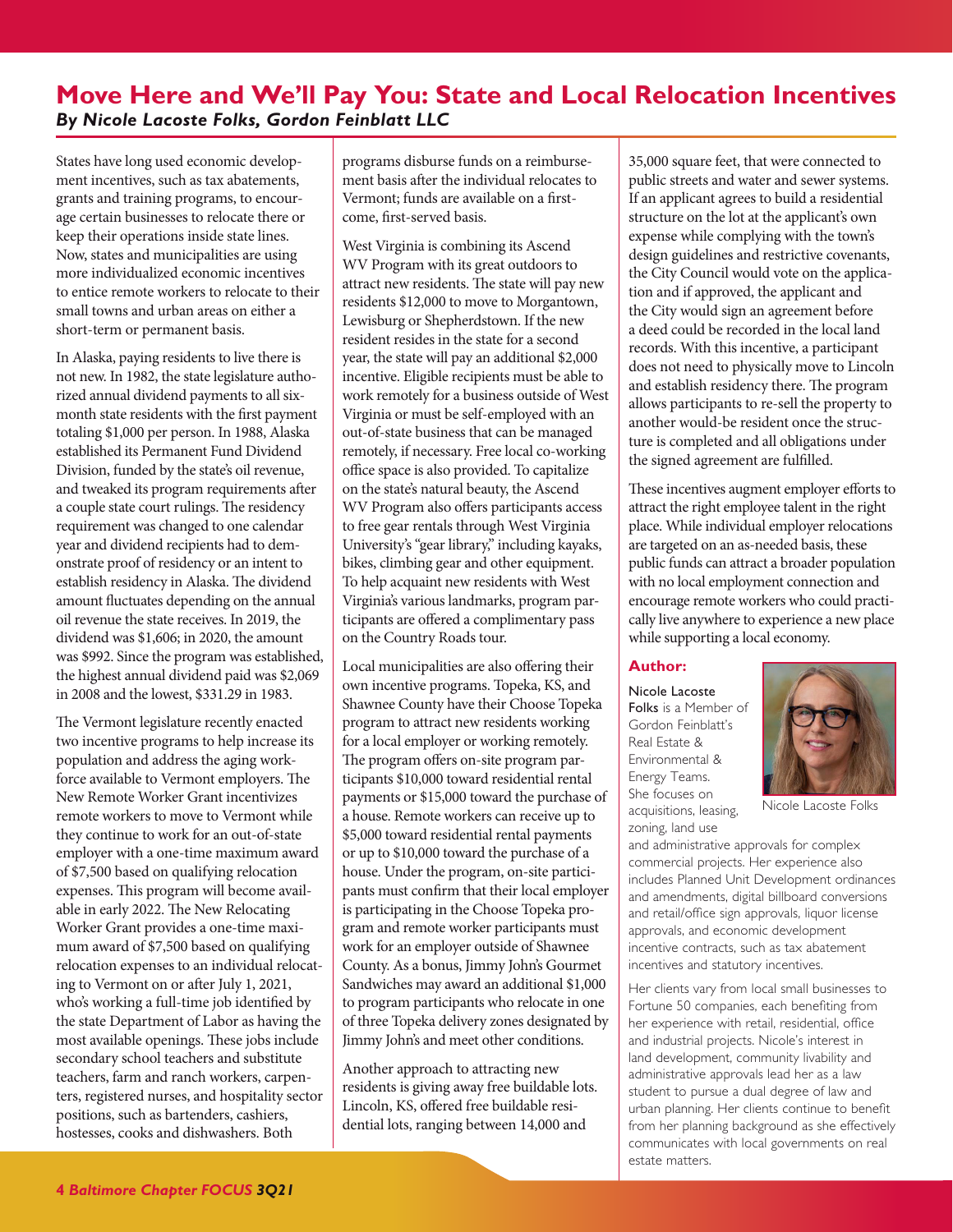## **Union and Non-Union Employers Beware: New NLRB GC Signals Intention to Favor Employees and Unions**  *By Chad M. Horton, Shawe Rosenthal, LLP.*

On August 12, 2021, the recently con firmed General Counsel (GC) of the National Labor Relations Board (NLRB), Jennifer Abruzzo, issued her first official memo. Per an NLRB press release, GC Memo 21-04 "lays out a clear agenda…on some priorities of the Office of the General Counsel." The memo directs NLRB field offices to submit cases addressing issues identified in the memo to the Regional Advice Branch of the Office of the General Counsel. Often, such submissions are the first step on the path to overturning existing case law that a sitting GC seeks to change.

As a reminder, the National Labor Relations Act (NLRA) applies to almost all private-sector employers regardless of whether they are unionized. In particular, Section 7 of the NLRA grants employees the right to engage in concerted activities (not just unionization) for their mutual aid or protection, while Section 8 prohibits employers from interfering with the exercise of that right. Accordingly, both union and non-union employers should pay close attention to this memo, which signals the intentions of the GC and foreshadows where the law may be headed.

For All Employers – Whether Unionized or Not. The following issues identified by GC Abruzzo are applicable to all employers regardless of union status.

- **• Work Rules:** It should come as little surprise that GC Abruzzo led with cases involving the applicability of *The Boeing Co.*, the case that altered the standard for analyzing facially neutral work rules. The GC specifically called out Boeing's applicability to "confidentiality rules, non-disparagement rules, social medial rules, media communication rules, civility rules, respectful and professional manner rules, offensive language rules, and no-camera rules."
- **• Protected Concerted Activity:** As her predecessor Peter Sung Ohr had done in GC Memo 21-03, GC Abruzzo denounced what she believed to be the Trump Board's narrowing of what con-

stitutes concerted activity. Additionally, the GC seeks to examine cases involving the "inherently concerted" doctrine. On the latter issue, it appears that the GC will seek to expand the doctrine to include "subjects other than wages, but that regularly arise in the workplace, such as issues involving employees' health and safety."

- **• Con!dentiality in Workplace Investigations:** In 2019, the Board held in *Apogee Retail Group LLC d/b/a Unique Thrift Store* that employers may maintain and enforce rules requiring confidentiality for the duration of a workplace investigation. That holding overruled an Obama-era decision in *Banner Estrella Medical Center*, which required that an employer show a "legitimate and substantial business justification that outweighs employees' Section 7 rights." *Banner Estrella* also held that an employer could not maintain a rule requiring confidentiality in every case but, rather, must evaluate each individual investigation to determine whether special circumstances warranted employee confidentiality and outweighed employees' Section 7 rights. Many employers believed meeting the *Banner Estrella* standard was a fool's errand. And we may soon see a return to something resembling the *Banner Estrella* standard, making it extremely difficult for employers to require employee confidentiality during a workplace investigation.
- Separation Agreements: The GC would like to re-examine *Baylor University Medical Center*, which found lawful separation agreements containing confidentiality and non-disparagement clauses, as well as agreements prohibiting the separating employee from participating in claims brought by third parties against the employer.
- **• Union/Contractor Access to Employer Property:** Ms. Abruzzo cited three Trump Board decisions that expanded employer property rights and

permitted employers to exclude union organizers and off-duty contractor employees more easily – the latter issue has been remanded to the Board since this GC memo issued. Employers can expect the GC to seek to overturn those decisions and, at minimum, return to the standards that existed prior to the Trump Board's decisions, which will afford union organizers and off-duty contractors greater access to employer property than currently required

**• Employees' Use of Employer E-mail and Other Electronic Communication Platforms:** GC Abruzzo will reassess cases involving the applicability of *Rio All-Suites Hotel and Casino*, which reversed the maligned *Purple Communications* decision. In *Rio All-Suites Hotel and Casino*, the Board held that employees do not have a Section 7 right to use employer e-mail or other IT resources to engage in non-work-related communications. Thus, employers may lawfully restrict employee use of such resources provided it does not discriminate against union or other protected communications, or unless the system is the only reasonable means for employees to communicate with each other. Thus, the GC seemingly seeks a case calling for a return to the *Purple Communications* standard, which would provide employees with a presumptive right to use e-mail systems on non-working time for communications protected by Section 7 of the NLRA, including engaging in union organizing efforts on employer e-mail systems during non-working time. In addition, the GC encouraged Regions to submit cases involving employees' use of other electronic communication platforms, including Slack, Discord, and Groupme, which suggests a possible expansion of the *Purple Communications* standard beyond e-mail.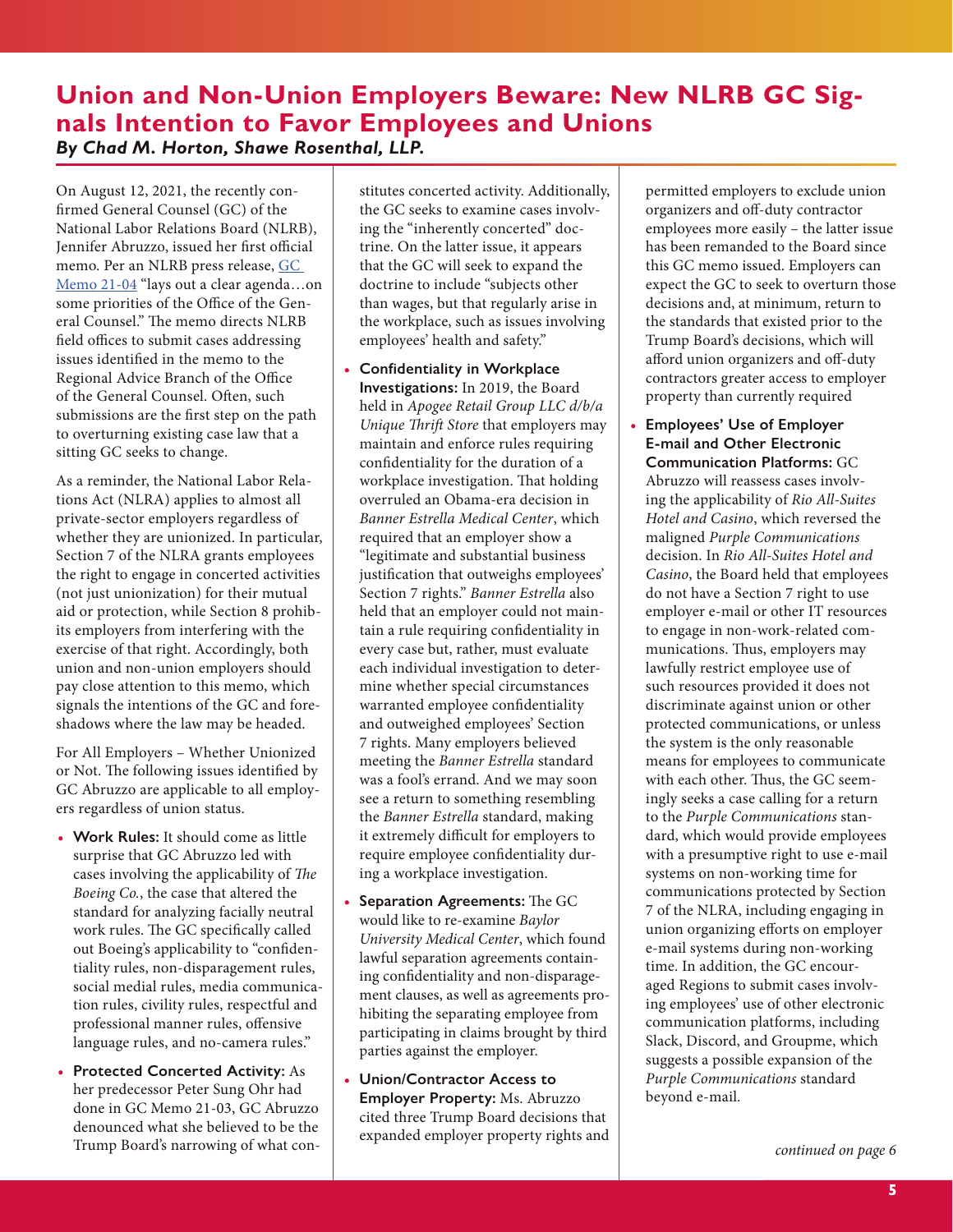- **• Employee/Independent Contractor Status:** The GC seeks cases involving the applicability of *SuperShuttle DFW, Inc.*, which set a new standard for determining whether a party has met its burden of establishing independent contractor status, and emphasizes the significance of "entrepreneurial opportunity." Independent contractors do not have Section 7 rights under the NLRA. Thus, just as many federal agencies will likely do in the coming years, expect the GC to push a case to the Board with the hope that the Board will re-establish a standard that makes it more difficult for a party to establish that a worker is an independent contractor rather than an employee.
- **• Extending** *Weingarten* **Rights to Non-Union Employees:** Currently, *Weingarten* rights provide only unionized employees a right to representation (by their union) during an investigatory interview that may result in discipline to the employee. Thus, if the Board extends these rights to non-union employees, as has long been discussed but never implemented, those employees may have the right to representation during an investigatory meeting.
- **• Employer Statements During Union Campaigns:** GC Abruzzo specifically required field offices to submit cases regarding the applicability of a decision that permits employers to tell employees that their access to management will be limited if the employees opt for union representation. Employers can expect other statements often utilized during campaigns to come under close scrutiny under this GC.

For Unionized Employers. GC Abruzzo also identified a number of issues relevant to unionized employers specifically.

**•** *Joy Silk* **Bargaining Orders:** In what could be cause for significant employer alarm depending on the her intent, GC Abruzzo will re-examine whether to seek the reincarnation of *Joy Silk* bargaining orders. Prior to the adoption of the Gissel bargaining order

standard, unions could obtain bargaining orders where an employer refused to recognize and bargain with a union that presented evidence that a majority of unit employees signed authorization cards unless the employer could establish a good faith doubt as to the union's majority status. The GC will focus on cases where an employer has engaged in unfair labor practices or where the employer "is unable to explain its reason for doubting majority status in rejecting the union's demand." While concerns that *Joy Silk* bargaining orders could serve as a stand-in for card check may be overstated (or not), employers should be rightly concerned with what the GC may require of employers when arguing its "good-faith doubt" of a union's majority status.

- **• Unilateral Changes During Term of CBA:** In the Board's 2019 *MV Transportation* decision, the Board adopted the "contract coverage" standard for analyzing employer unilateral changes (i.e., changes to employee terms and conditions without first notifying and bargaining with the employees' union). Under the *MV Transportation* standard, employer unilateral action is permitted provided that the change is within the "compass or scope" of existing language in the parties' CBA. This standard replaced the "clear and unmistakable waiver" standard, which was a more onerous standard for employers that has been consistently rejected by the D.C. Circuit (the court with jurisdiction to hear all appeals of Board decisions). Despite this, it appears that GC Abruzzo is seeking a vehicle to overturn *MV Transportation* and reinstate the prior standard.
- **• Remittance of Union Dues Post-Contract Expiration:** In *Valley Hospital Medical Center*, the Board held that an employer may cease deducting and remitting union dues following the expiration of a CBA. That decision provided employers with additional leverage during bargaining: without employer deduction and

remittance of dues, unions would have to seek the dues directly from employees (or not at all), something unions are loath to do if it can be avoided. That decision appears to be in GC Abruzzo's sights.

- **• Requests for Information:** Unions may obtain increased access to employer documents and information. Ms. Abruzzo has signaled her intention to re-examine cases concerning when an employer must turn over its financial records to a union during bargaining, whether an employer must provide the union with documents and information concerning plant relocation decisions, and whether an employer must furnish information concerning to customer complaints related to employees.
- **• Anticipatory Withdrawals of Recognition:** Put simply, the GC seeks to overturn recent decisions making it easier for employers to withdraw recognition from a union that may no longer be supported by a majority of the bargaining unit employees. Currently, if within 90 days from CBA expiration an employer receives evidence that a majority of unit employees no longer wish to be represented, it may notify the union of its intention to withdraw recognition at the expiration of the CBA. To reacquire majority status, the union must file a petition with the NLRB, which will administer an election to determine employees' wishes concerning continued union representation. GC Abruzzo presumably seeks to return to the previous "last in time" rule, which permits a union to surreptitiously reacquire majority support, thereby setting up the employer to commit unfair labor practices when it withdraws recognition and makes unilateral changes to employee working conditions following the withdrawal of recognition.
- **• Withdrawing Recognition During Term of CBA:** GC Abruzzo would like to "assess" whether the Board's 2007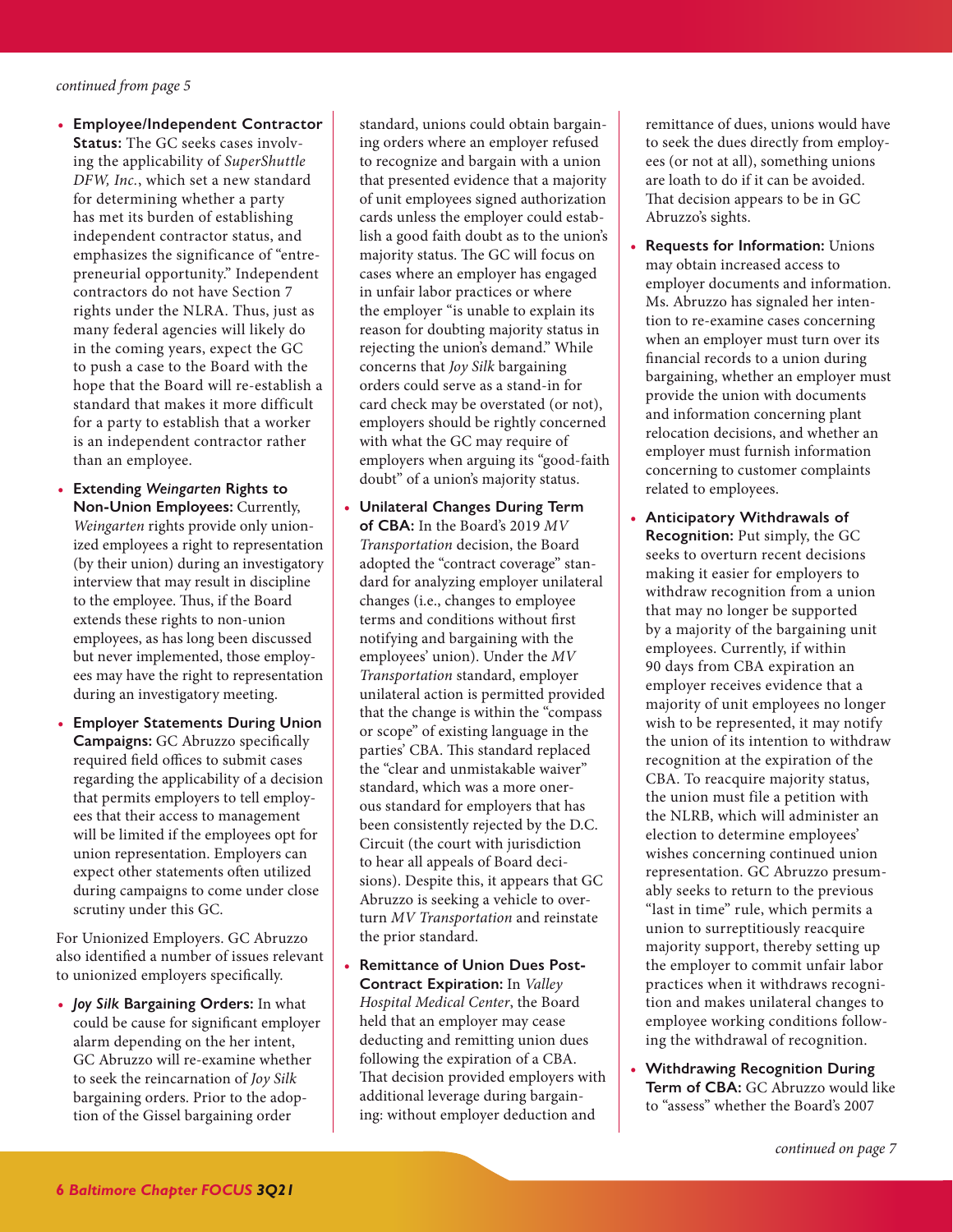decision in *Shaw's Supermarkets* should be overruled. That decision allowed for employers to withdraw recognition from a union at any point after the third year of a contract of a longer duration – three years is also the length of the "contract bar," which prevents rival and decertification petitions outside of the 30-day "window period" just prior to the contract's expiration. While it is too early to speculate what position the GC may stake out, whatever that position may be would likely make it more difficult for an employer to withdraw recognition during the term of a lengthy CBA.

**Conclusion.** It is customary for new GCs to state their policy priorities upon taking office. And it is of no surprise that GC Abruzzo would push for the overturning of decisions that she perceives to be employer-friendly or, more importantly, union-unfriendly. This memo typically foreshadows upcoming changes in the law. If that is the case, employers can expect the GC to push for reversal of precedent that will make it easier for unions to organize, strengthen unions' bargaining position, and making it more difficult for employers to withdraw recognition from a union even where the union is no longer supported by a majority of employees.

### **Author:**

Chad M. Horton is a senior associate at Shawe Rosenthal, a managementside labor and employment law firm based in Baltimore, Maryland. We may be reached at shawe@ shawe.com or 410-752-1040.



Chad M. Horton

*The opinions expressed are those of the author and do not necessarily reflect the views of the firm or ACC Baltimore, or any of their respective affiliates. This article is for general information purposes and is not intended to be and should not be taken as legal advice.*

## **Maryland Makes Additional Changes to State Mini-WARN Law**  *By Clifford B. Glover III, Esq. and Yodeski Y. Acquie, Esq., Jackson Lewis PC*

At the beginning of the COVID-19 pandemic, many Maryland employers were faced with challenging decisions associated with layoffs and reductions in force. Fortunately, for many employers in Maryland, the economic uncertainty surrounding the early days of the pandemic has subsided, and shutdowns and closures are no longer top of mind. Nonetheless, the Maryland legislature has passed two rounds of material amendments to Maryland's Economic Stabilization Act (Mini Warn Law). Corporate counsel should make sure they are aware of these changes.

#### **Overview**

In 2020, Governor Larry Hogan declined to veto Senate Bill 780 and thus paved the way for the first set of amendments to the Mini Warn Law. Most significantly, Senate Bill 780, which went into effect on October 1, 2020, requires employers implementing a "reduction in operations" to provide advance written notification of the reduction to affected employees and other relevant stakeholders or face monetary penalties. Importantly, however, the Maryland Department of Labor (MDOL) has yet to issue regulations governing these changes and has indicated it will not enforce the changes until it does so.

Further, in March 2021, the Maryland General Assembly passed House Bill 1154 (2021 Update), which makes additional alterations to the Mini Warn Law. These changes, which will go into effect on October 1, 2021, alter the applicability of the law, limit the required public official notifications, and provide key exceptions to providing timely written notice.

## **Covered Employers**

The Mini Warn Law applies to employers with at least 50 employees operating an industrial, commercial, or business enterprise in Maryland for at least one year.

Like the federal Worker Adjustment and Retraining Notification Act (WARN Act), the Mini Warn Law allows the exclusion of certain employees when determining coverage and whether notice requirements will be triggered. Employees who work fewer than an average of 20 hours per week or who have worked for the employer for less than six months in the immediately preceding 12 months are not counted.

## **Triggering Event**

Notice obligations under the Mini Warn Law are triggered when a covered employer implements a "reduction in

operations" at a "workplace." A "workplace" includes a factory, plant, office, or other facility where employees produce goods or provide services. It does not include a construction site or other temporary workplace.

The Mini Warn Law does not apply to "reductions in operations" that:

- **•** Result solely from labor disputes;
- **•** Occur in a commercial, industrial, or agricultural enterprise operated by the state or its political subdivisions;
- **•** Result from seasonal factors that are determined by the MDOL to be customary in the industry; or
- Result when an employer files for bankruptcy.

Importantly, the 2021 Update clarifies the application of the Mini Warn Law with regard to the relocation of employees. After October 1, "reduction in operations" will be limited to "the relocation of a part of an employer's operation from an initial workplace to another existing or proposed site that may reduce the total number of employers at the initial workplace by at least 25 percent or 15 employees, whichever is greater."

*continued on page 8*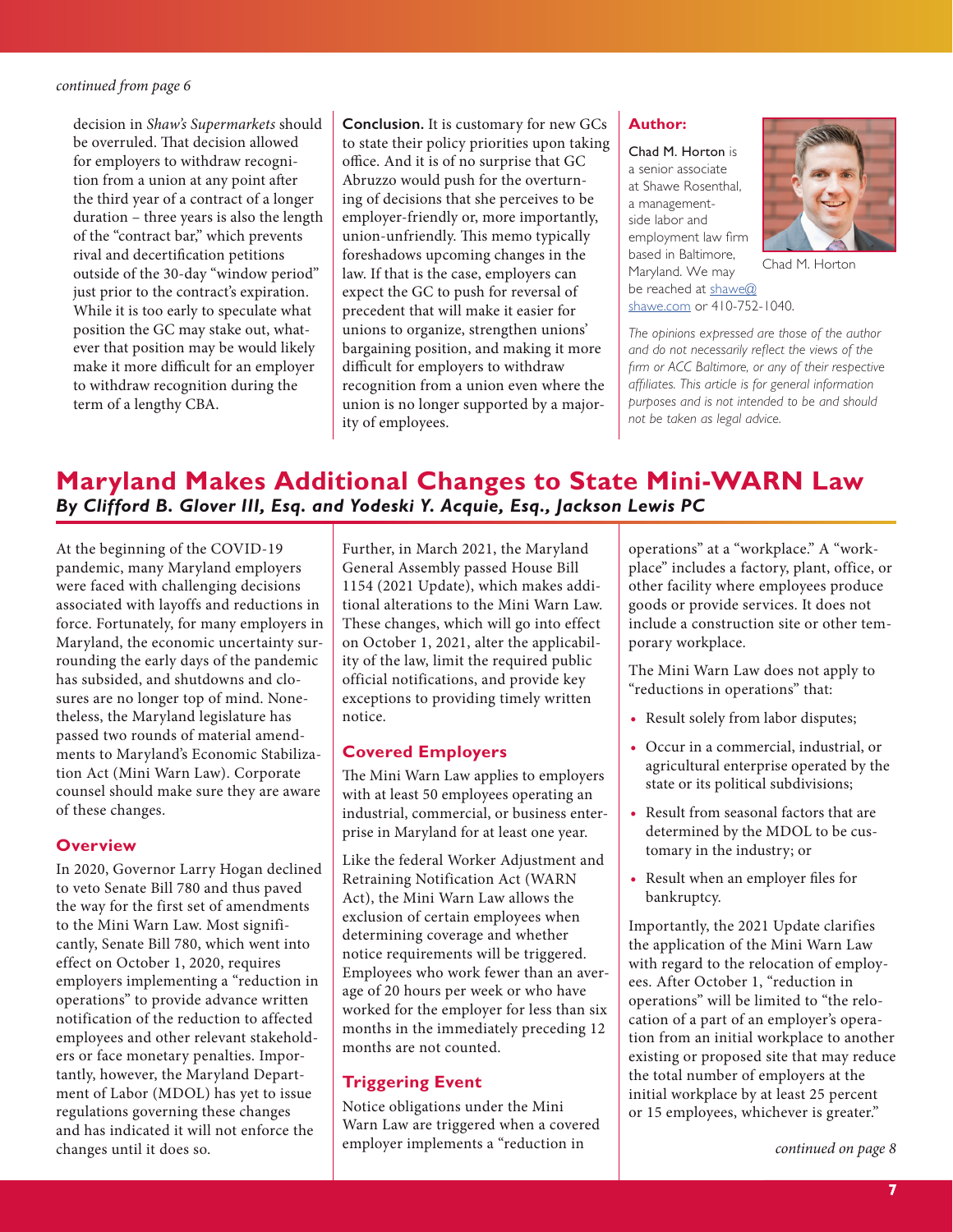Previously, "reduction in operations" was defined broadly to include any relocation from one workplace to another.

The term "reduction in operations" will still include shutdown of a workplace or a portion of the operations of a workplace that reduces the number of employees, over any three-month period, by the greater of: (1) at least 25 percent; or (2) 15 employees (not counting employees working fewer than an average of 20 hours a week or who have worked less than six months in the preceding 12-month period).

Under the 2021 Update, an employee who accepts an offer to transfer to any other site of employment within 30 days after being offered the transfer will no longer be counted in the determination of a reduction in operations.

### **Contents of Mandatory Written Notices**

Under the Mini Warn Law, if notice obligations are triggered, a covered employer must provide at least 60 days of advance written notice of the reduction in operations. The General Assembly clarified the notice requirement to elected officials in its latest revision. Now, a covered employer must provide written notice to:

- **•** All employees at the workplace who are subject to the reduction in operations (*including* individuals working on average fewer than 20 hours per week and individuals who have worked for the employer for less than six months in the immediately preceding 12-month period);
- **•** Each exclusive representative or union that represents employees at the workplace who are subject to the reduction in operations;
- The Maryland Workforce Development's Dislocated Worker Unit; and
- **•** Either (1) the chief elected official of the political subdivision where the workplace that is subject to the reduction in operations is located; or, (2) if the workplace is located in more than

one political subdivision, the chief elected official of the political subdivision to which the employer paid the most taxes for the fiscal year immediately preceding the year in which the reduction in operations occurs (previously "all elected officials" in the jurisdiction).

The notices must include:

- The name and address of the affected workplace;
- **•** A supervisor's name, telephone number, and email address to contact for further information;
- **•** A statement explaining whether the reduction in operations is expected to be permanent or temporary, and whether the workplace is expected to shut down; and
- The expected date when the reduction in operations will begin.

Significantly, the 2021 Update adds certain exceptions to the written notice requirement. An employer is not required to provide written notice if:

- The employer was actively seeking capital or business that would have enabled the employer to avoid or postpone the reduction in operations and believed that providing the written notice required would have precluded the employer from obtaining the necessary capital or business; or
- The reduction in operations occurs due to any form of natural disaster such as a flood, earthquake, or drought.

However, an employer that relies on these exceptions must provide written notice to all the people listed above as soon as practicable containing a brief statement of the basis for not providing written notice at least 60 days before initiating a reduction in operations.

Unlike the federal WARN Act, the Mini Warn Law contains no exception due to unforeseeable business circumstances.

Additionally, for a reduction in operations that will result from a sale of part or all of an employer's business, the 2021 Update requires written notice to be provided to the people listed above both by the seller on or before the effective date of sale and the purchaser after the effective date of sale.

Moreover, while the federal WARN Act and its regulations set specific and different content for each of the required WARN Act notices to employees, unions, the state dislocated worker unit, and the chief elected official of local government, the Mini Warn Law requires an employer to include the same information in its notices, regardless of the recipient of the notice. Therefore, if an employer's "reduction in operations" triggers both the federal WARN Act and the Mini Warn Law, the employer's advance written notices must comply with the requirements of both laws.

Finally, Maryland employers implementing mass layoffs will still be subject to the pre-existing requirement to provide a separate bulk separation notice to their local office of Unemployment Insurance if laying off, at the same time, at least 25 employees at a single establishment permanently, indefinitely, or for more than seven days. This notice must be provided 48 hours in advance of the layoff or at the time of the layoff, if the employer has no advance knowledge. The definition of a "mass layoff " for this bulk separation notice is entirely different from the definition of a "reduction in operations" under the Mini Warn Law. For example, when determining if a bulk separation notice is triggered, all affected employees at the affected site are counted without regard to whether they are part-time or have worked for less than six months. In comparison, under the Mini Warn Law, these parttime and newly hired employees are excluded when determining employer coverage and if notice is triggered, as discussed above. As a result, depending on the details of the layoff implemented, an employer may be required to provide one or both notices.

*continued on page 9*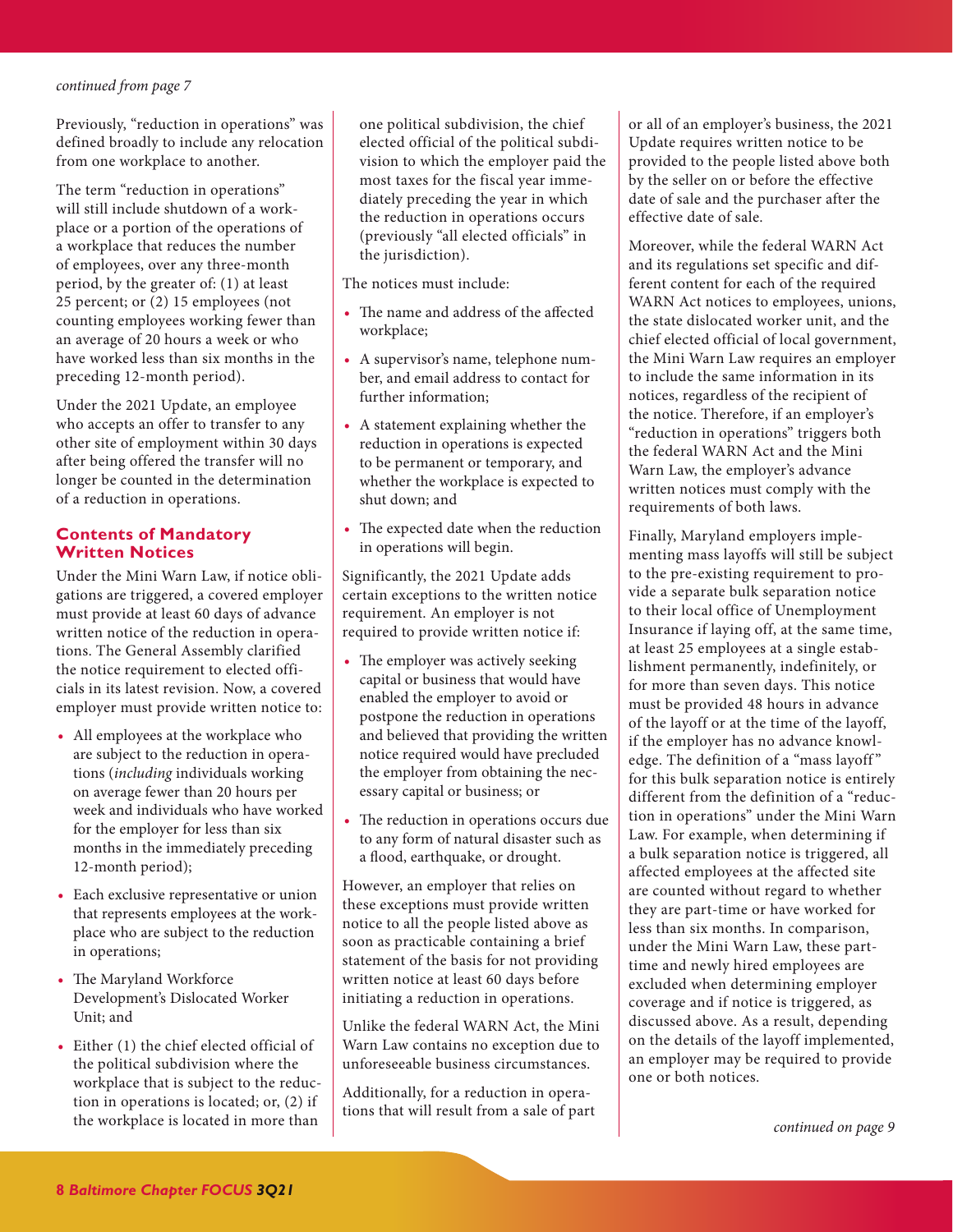## **Regulations on Continuation of Benefits**

The Mini Warn Law instructs the Maryland Secretary of Labor, in cooperation with the Workforce Development Board, to develop mandatory regulations for employers facing a reduction in operations. These regulations will include the continuation of benefits (such as healthcare, severance, and pension) that an employer facing a reduction in operations should provide to employees whose employment will be terminated. Additionally, these regulations will include specific mechanisms that employers can use to request assistance from Maryland's quick response program.

### **Enforcement and Regulations**

Once the MDOL promulgates regulations on the Mini Warn Law and the 2021 Update, if the Secretary determines an employer has violated the laws, the Secretary is authorized to issue an order compelling compliance and to assess a discretionary civil penalty of up to \$10,000 for each day the employer was not in compliance. The Mini Warn Law and the 2021 Update do not specify whether this penalty is per employee or per violation.

In determining the amount of the penalty, the Secretary is directed to consider the following factors:

- The gravity of the violation;
- The size of the business;
- The employer's good faith; and
- The employer's history of prior violations of the Mini Warn Law.

The Secretary's penalty will be subject to notice and hearing requirements contained in the Maryland Administrative Procedure Act, which includes judicial review by a circuit court.

The Mini Warn Law does not specify whether a private right of action is allowed.

According to its website, the MDOL is "actively working to develop regulations that facilitate implementation" of the Mini Warn Law. Employers should closely monitor the MDOL website for updates.

#### **Authors:**

Yodeski represents employers and managers in a broad range of employment disputes including harassment, discrimination, retaliation, wrongful termination, leaves of

absence, failure to provide reasonable accommodations and wage and hour. She also advises and represents employers in a wide range of employment contract issues



Yodeski Y. Acquie,

including non-compete, non-disclosure, trade secret misappropriation, non-solicitation, unfair business practices and severance pay.

Clifford B. Glover

III is an associate in the Baltimore, Maryland, office of Jackson Lewis P.C., whose top priority is to protect his clients' interests by ensuring that they implement proactive



Clifford B. Glover III

policies that shield them from unnecessary court battles and help them remain in compliance with federal and state regulations.

Jackson Lewis attorneys are committed to helping employers make the best business decisions. Please contact a Jackson Lewis attorney if you have questions about the new law or need guidance handling workplace issues.

## **Opportunity Economy: Risks in Antitrust Enforcement**  *By David B. Hamilton, Sarah Motley Stone, Mark P. Henriques, Womble Bond Dickinson*

#### **Takeaways**

- The Biden administration's recent executive order takes a hard line on limits to employment mobility, such as non-compete agreements.
- **•** No-poach agreements—companies agreeing not to recruit each other's employees—and wage-fixing are a particular target of the federal focus on antitrust.
- **•** Companies should take a number of proactive steps, including reviewing employment contracts, reviewing M&A due diligence guidelines, establishing an antitrust compliance program, and ensuring HR professionals are informed about antitrust risks.

*While the COVID-19 pandemic remains a public health and economic concern, companies are adapting and adjusting, finding new and better ways to do business moving forward. Womble Bond Dickinson is taking a comprehensive look at this new Opportunity Economy from a wide range of viewpoints. For example, Womble Bond Dickinson attorneys David Hamilton and Sarah Motley Stone examined a renewed federal focus on antitrust enforcement and the challenges this presents to companies operating in the Opportunity Economy. They recently spoke to Womble Bond Dickinson attorney Mark Henriques on an episode of the "Inhouse Roundhouse" podcast, and the article below is based on that conversation.*

*While the COVID-19 pandemic remains the biggest X-factor in how businesses plan for the near future, other important factors remain in play and should be considered by business leaders as they position their operations to move forward.* 

One of these factors is a renewed federal emphasis on antitrust enforcement. The Biden administration has made economic competition and wage suppression points of emphasis. Given that virtually any routine business activity potentially can involve antitrust issues, company leaders and their legal counsel need to be aware of how antitrust law is changing and how they can best avoid running afoul of federal regulators.

*continued on page 10*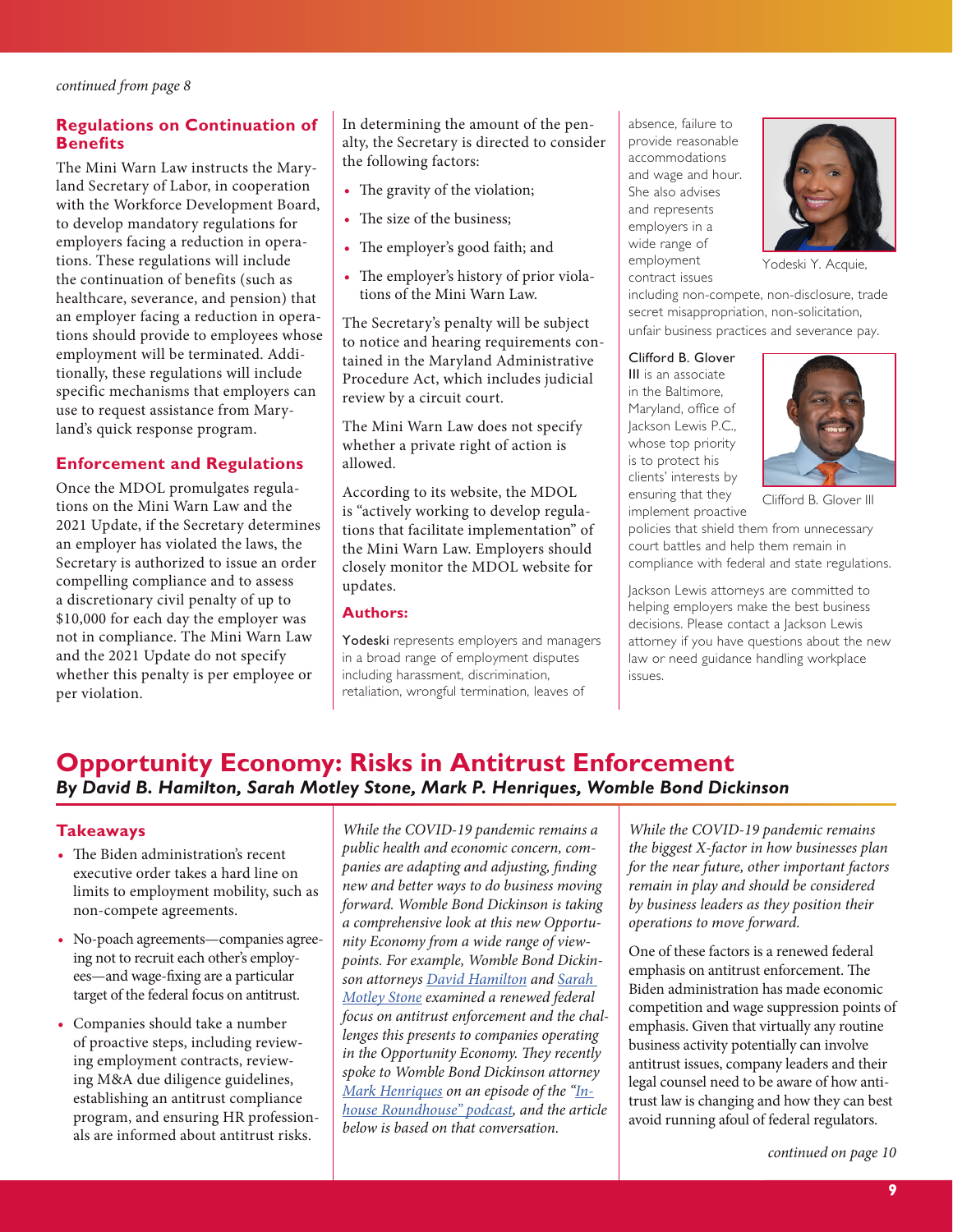## **Executive Order Sets the Tone**

President Biden issued a wide-ranging executive order on July 9 with the intent of limiting the power of large corporations. The order includes 72 initiatives across a dozen federal agencies and nearly every economic sector is impacted.

Hamilton said the executive order puts into action goals Biden set forth during the 2020 campaign. His election also resulted in three significant executive appointments:

- 1. Tim Wu to the National Economic Council. Wu, an economics professor at Columbia University, has been an outspoken critic of Big Tech. He served as the primary author of the administration's executive order on competition.
- 2. Lina Khan as Chair of the Federal Trade Commission. Like Wu, Khan is a favorite in progressive circles who favors bold action in curbing the power of large companies.
- 3. Jonathan Kanter to lead the DOJ's Antitrust Division. Kanter is seen as a hawk on antitrust enforcement, and in private practice, he has represented plaintiffs in high-profile antitrust litigation against large tech companies.

"These three appointments very much reflect that there is a battle for the soul of antitrust law," Hamilton said. "The Biden administration and these appointees in particular view existing antitrust law as inadequate and antiquated."

The executive order does not have the effect of law, but Hamilton called it "a flag in the ground." He expects the Biden administration to seek legislative action to add teeth to the executive order. Potential targets could include no-poach agreements, wage-fixing, and price-fixing. Targeted industries include tech, pharma, and health care, and manufacturing.

## **Employment Mobility in the Enforcement Spotlight**

The Biden administration is taking a particularly dim view of agreements that impede employee mobility, such as non-compete agreements. Non-compete agreements, which are made between an employer and employee, are coming under scrutiny. In addition, the Department of Justice continues its enforcement of nopoach or wage-fixing agreements—made between two employers.

"It's one thing for an employer & employee to enter an agreement at the start of employment. It's another thing, in terms of competition, for two employers to agree (to restrict employment or wages)," Stone said. She said such alleged agreements have been litigated in the healthcare sector as well as in the fast food industry, where some franchise agreements called for franchisees to avoid recruiting employees from a franchisee of the same restaurant.

In a poll of Womble Bond Dickinson's LinkedIn followers, more than 50 percent of respondents said enforcement of no-poach agreements is their top antitrust concern.

"No-poach agreements are where the DOJ really gets involved – and it has for some time," Stone said. "Generally speaking, non-competes have been a matter of state law for so long. When you start looking at no-poach agreements, they are the ones that go a step beyond that and there has been increased scrutiny on those in recent years, both civil actions and criminal investigations."

In October 2016, the FTC and DOJ published a document titled "Antitrust Guidance for Human Resource Professionals." In this document, federal officials drew a bright red line against no-poach agreements, stating such agreements "eliminate competition in the same irredeemable way as agreements to fix product prices or allocate customers, which have traditionally been criminally investigated and prosecuted as hardcore cartel conduct." The FTC and DOJ announced they would criminally prosecute companies and executives that engage in such practices, even unofficial, off-the-record no-poach collaboration. Also, the Biden administration is considering, through the FTC and DOJ, revising these guidelines.

Hamilton said the risks to employers have moved beyond the hypothetical. In December 2020, the DOJ brought its first criminal action related to wagefixing, targeting a staffing agency accused of coming to an agreement to suppress the wages of independent contractors it employs. He noted that civil actions, particularly class actions, typically follow DOJ criminal indictments.

Stone said such class action suits can be brought by customers of the industry, if they believe anti-competitive practices impact prices paid, or by employees themselves who believe wages were improperly suppressed. One recent example of the former is the pending Health First lawsuit, brought by patients of the system who alleged, in part, that the healthcare system requires physicians to refer patients only to Health First hospitals and specialists to maintain admitting privileges.

## **Managing Antitrust Risks in the Opportunity Economy**

So federal agencies clearly are making antitrust enforcement a priority. How should companies respond to help ensure they are in compliance?

"If it wasn't already, it becomes necessary during a merger or acquisition to step up due diligence regarding employee agreements," Hamilton said. A thorough review of all employee contracts should be a company's first step, with particular attention paid to addressing possible nopoach agreements.

Hamilton also said every organization, regardless of size, should have an antitrust compliance program documented and in use. Such a formal program not only helps identify and eliminate risks, he said, but it demonstrates to regulators that the company is serious about complying with the law.

"All companies are big enough to at least identify this as a risk. For companies involved in a merger, acquisition or other transaction, it creates an exposure," Hamilton said.

Stone said, "Even if you are a mid-sized company and aren't looking at M&A